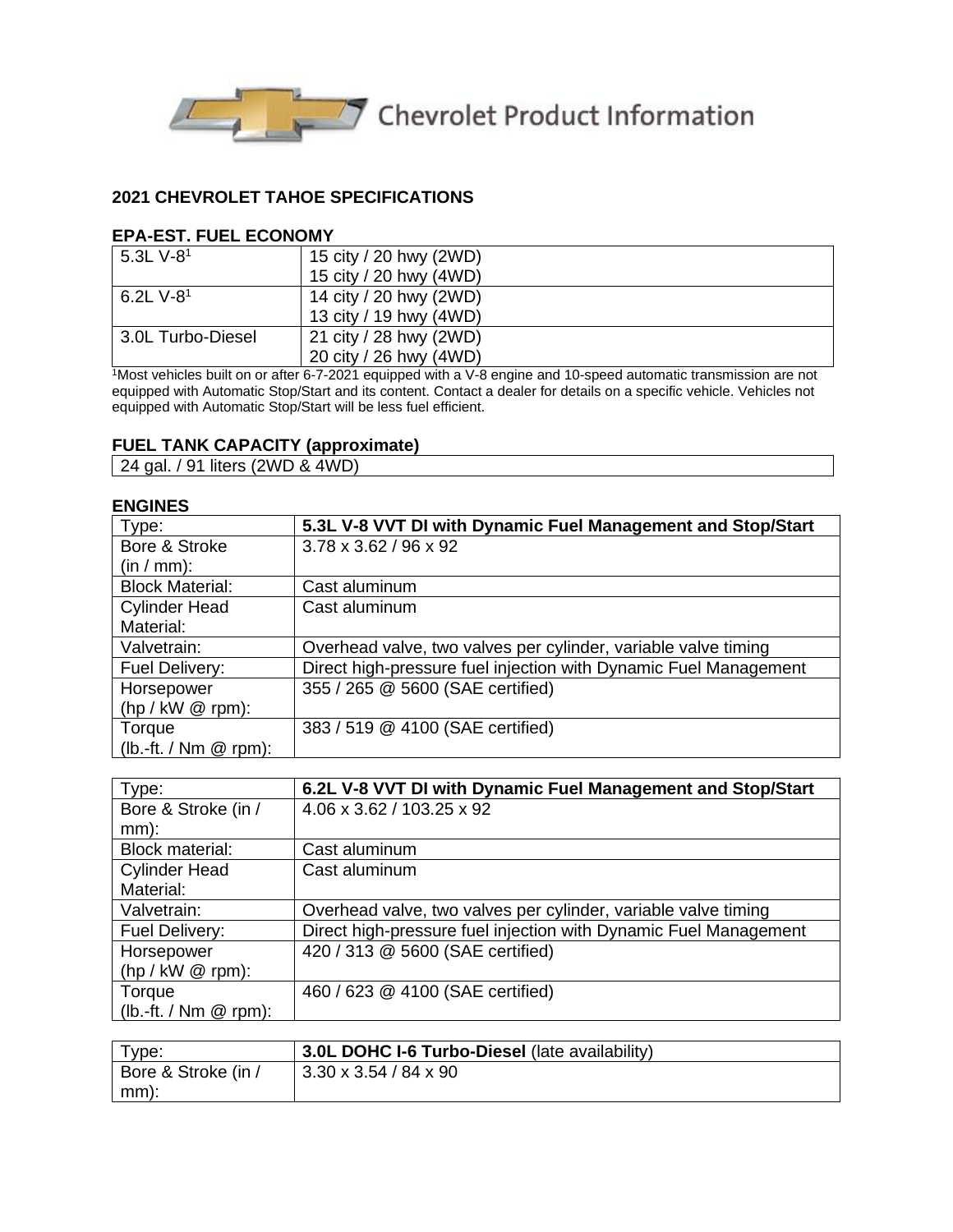

| <b>Block material:</b>   | Cast aluminum                                                        |
|--------------------------|----------------------------------------------------------------------|
| <b>Cylinder Head</b>     | Cast aluminum                                                        |
| Material:                |                                                                      |
| Valvetrain:              | Dual-overhead camshafts, four-valves per cylinder                    |
| Fuel Delivery:           | High-pressure, common-rail direct injection (36,250 psi / 2500 bar); |
|                          | electronic throttle valve                                            |
| Horsepower               | 277 / 207 @ 3750 (GM est.)                                           |
| $(hp / kW @ rpm)$ :      |                                                                      |
| Torque                   | 460 / 623 @ 1500 (GM est.)                                           |
| $(lb.-ft. / Nm \& rpm).$ |                                                                      |

## **TRANSMISSION & AXLE**

| Type:                     | Hydra-Matic 10L80 10-speed automatic |
|---------------------------|--------------------------------------|
| Gear Ratios (:1):         |                                      |
| First                     | 4.69                                 |
| Second                    | 2.98                                 |
| <b>Third</b>              | 2.14                                 |
| Fourth                    | 1.77                                 |
| Fifth                     | 1.52                                 |
| <b>Sixth</b>              | 1.27                                 |
| Seventh                   | 1.00                                 |
| Eighth                    | 0.85                                 |
| <b>Ninth</b>              | 0.69                                 |
| Tenth                     | 0.63                                 |
| Reverse                   | 4.86                                 |
| <b>Final Drive Ratio:</b> | 3.23 (with all engines)              |

# **CHASSIS & SUSPENSION**

| Front Suspension:         | Independent coil-over-shocks and stabilizer bar; available four-corner |
|---------------------------|------------------------------------------------------------------------|
|                           | air control and Magnetic Ride Control                                  |
| <b>Rear Suspension:</b>   | Independent multi-link with coil-over shocks and stabilizer bar;       |
|                           | available four-corner air control and Magnetic Ride Control            |
| Steering Type:            | Electric power-assisted rack-and-pinion                                |
| <b>Turning Diameter</b>   | 38.1 / 11.6 (18-in. wheels)                                            |
| $({\rm ft.} / {\rm m})$ : | 39.7 / 12.1 (20-in. and 22-in. wheels)                                 |
| Brake Type:               | Four-wheel disc with ABS; vented front and rear Duralife™ rotors       |
| <b>Brake Rotor Size</b>   | <b>TRD</b>                                                             |
| (in. / mm):               |                                                                        |
| <b>Wheel Size:</b>        | 18-in. aluminum (std. LS, LT)                                          |
|                           | 20-in. aluminum (std. Z71, Premier; avail. LS, LT.)                    |
|                           | 22-in. aluminum (std. RST, High Country; avail. Premier)               |
| Tire Size:                | P265/65R18 all-season or all-terrain                                   |
|                           | P275/55R20 all-season                                                  |
|                           | P285/45R22 all-season                                                  |

#### **EXTERIOR DIMENSIONS**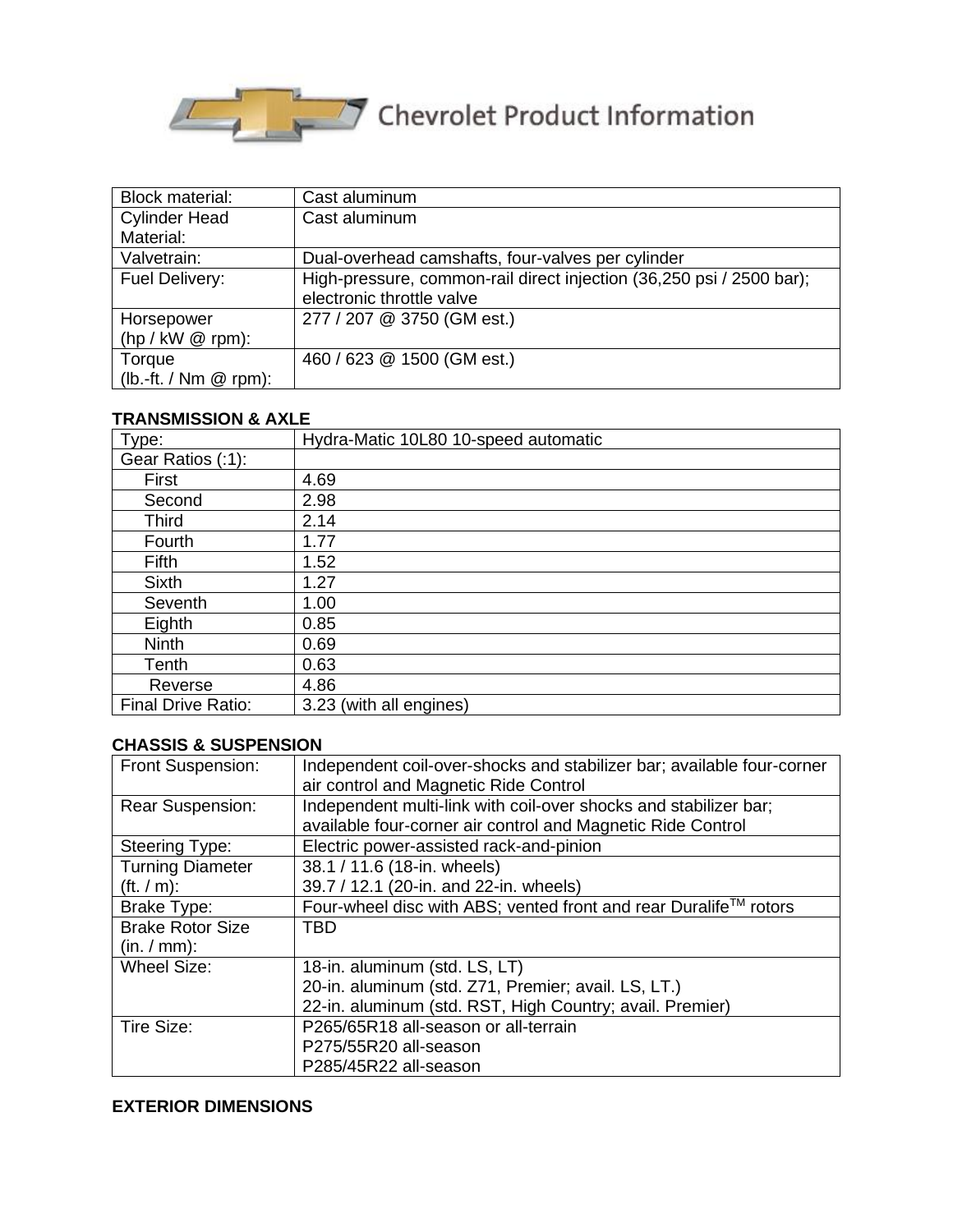

| Wheelbase              | 120.9 / 3071                                        |
|------------------------|-----------------------------------------------------|
| (in. / mm):            |                                                     |
| Overall Length         | 210.7 / 5352                                        |
| (in. / mm):            |                                                     |
| <b>Overall Width</b>   | 81 / 2057 (without mirrors)                         |
| (in. / mm):            |                                                     |
| <b>Overall Height</b>  | 75.8 / 1925                                         |
| (in. / mm):            |                                                     |
| Track (in. mm):        | 68.5 / 1740 (front)                                 |
|                        | 68.3 / 1735 (rear)                                  |
| Approach Angle         | 24.5 (coil springs without Z71)                     |
| $(\text{deg.})$ :      | 31.5 (coil springs with Z71)                        |
|                        | 24.5 (Air Ride without Z71 - normal ride height)    |
|                        | 27.5 (Air Ride without Z71 - max ride height)       |
|                        | 31.5 (Air Ride with Z71 - normal ride height)       |
|                        | 34.5 (Air Ride with Z71 - max ride height)          |
| Departure Angle        | 20.5 (coil springs without Z71)                     |
| $(\text{deg.})$ :      | 20.5 (coil springs with Z71)                        |
|                        | 20.5 (Air Ride without Z71 - normal ride height)    |
|                        | 22.5 (Air Ride without Z71 - max ride height)       |
|                        | 20.5 (Air Ride with Z71 - normal ride height)       |
|                        | 22.5 (Air Ride with Z71 – max ride height)          |
| <b>Breakover Angle</b> | 18.5 (coil springs without Z71)                     |
| $(\text{deg.})$ :      | 18.5 (coil springs with Z71)                        |
|                        | 18.5 (Air Ride without Z71 - normal ride height)    |
|                        | 22 (Air Ride without Z71 - max ride height)         |
|                        | 18.5 (Air Ride with Z71 - normal ride height)       |
|                        | 22 (Air Ride with Z71 - max ride height)            |
| Minimum Ground         | 8 / 203 (coil springs without Z71)                  |
| Clearance (in. / mm):  | 8 / 203 (coil springs with Z71)                     |
|                        | 8 / 203 (Air Ride without Z71 - normal ride height) |
|                        | 10 / 254 (Air Ride without Z71 - max ride height)   |
|                        | 8 / 203 (Air Ride with Z71 - normal ride height)    |
|                        | 10 / 254 (Air Ride with Z71 - max ride height)      |

## **INTERIOR DIMENSIONS**

| Headroom      | 42.3 / 1074 (first row - without sunroof) |
|---------------|-------------------------------------------|
|               |                                           |
| $(in / mm)$ : | $40.4 / 1026$ (first row – with sunroof)  |
|               | 38.9 / 988 (second row - without sunroof) |
|               | 37.5 / 952 (second row - with sunroof)    |
|               | 38.2 / 970 (third row)                    |
| Legroom       | 44.5 / 1130 (first row)                   |
| (in. / mm):   | 42 / 1067 (second row)                    |
|               | 34.9 / 886 (third row)                    |
| Shoulder Room | 66 / 1676 (first row)                     |
| (in./mm)      | 64.8 / 1646 (second row)                  |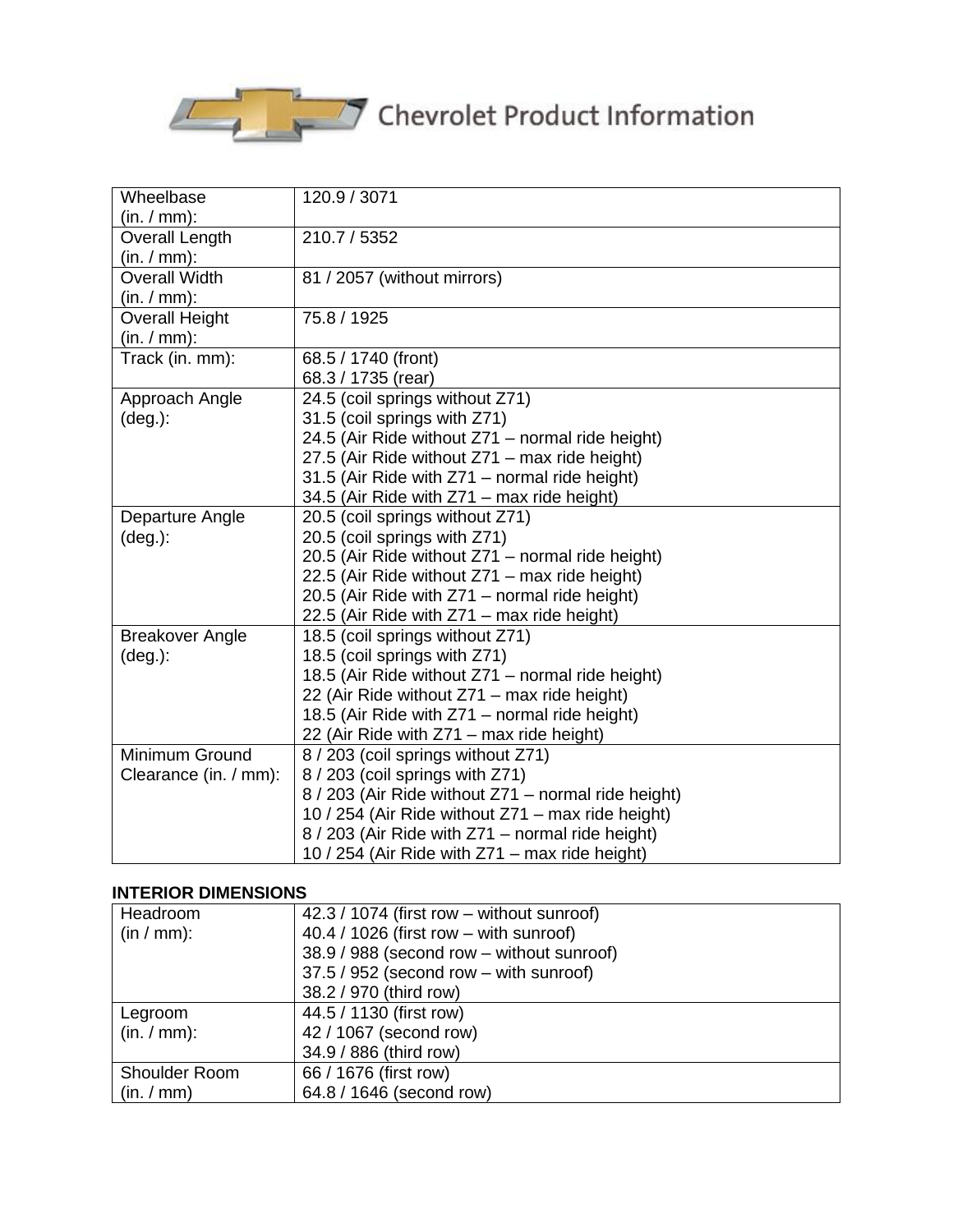

# Chevrolet Product Information

|             | 62.7 / 1593 (third row)  |
|-------------|--------------------------|
| Hip Room    | 61.5 / 1562 (first row)  |
| (in. / mm): | 61.3 / 1557 (second row) |
|             | 49.4 / 1255 (third row)  |

#### **CURB WEIGHT & CARGO VOLUME**

| <b>Base Curb Weight</b><br>(lb. / kg): | 5473 / 2483 - 5.3L 2WD<br>$5661 / 2568 - 5.3L$ 4WD<br>5647 / 2561 - 6.2L 2WD |
|----------------------------------------|------------------------------------------------------------------------------|
|                                        | $5845 / 2651 - 6.2L$ 4WD                                                     |
|                                        | TBD - 3.0L 2WD                                                               |
|                                        | TBD - 3.0L 4WD                                                               |
| <b>EPA Passenger</b>                   | TBD                                                                          |
| Volume (cu. ft. $/ L$ ):               |                                                                              |
| Cargo Volume^                          | 122.9 / 3480 (behind first row)                                              |
| (cu. ft. $/L$ ):                       | 72.6 / 2056 (behind second row)                                              |
|                                        | 25.5 / 722 (behind third row)                                                |

^Cargo and load capacity limited by weight and distribution.

#### **PAYLOAD & TRAILERING**

| Max Payload^                      | 1834 / 831 - 5.3L 2WD     |
|-----------------------------------|---------------------------|
| (lb. / kg):                       | 1746 / 792 - 5.3L 4WD     |
|                                   | 1671 / 758 - 6.2L 2WD     |
|                                   | $1616 / 733 - 6.2L$ 4WD   |
|                                   | TBD - 3.0L 2WD            |
|                                   | $TBD - 3.0L$ 4WD          |
| Standard Trailering <sup>11</sup> | 7900 / 3583 - 5.3L 2WD    |
| (lb. / kg):                       | 7700 / 3492 - 5.3L 4WD    |
|                                   | 7800 / 3538 - 6.2L 2WD    |
|                                   | 7600 / 3447 - 6.2L 4WD    |
|                                   | $TBD - 3.0L 2WD$          |
|                                   | $TBD - 3.0L$ 4WD          |
| Max Trailering <sup>11</sup>      | $8400 / 3810 - 5.3L 2WD$  |
| (lb. / kg):                       | 8200 / 3719 - 5.3L 4WD    |
|                                   | $8300 / 3764 - 6.2$ L 2WD |
|                                   | $8100 / 3674 - 6.2$ L 4WD |
|                                   | TBD – 3.0L 2WD            |
|                                   | TBD – 3.0L 4WD            |

^For comparison purposes only. See the owner's manual and the label on the vehicle door jamb for the carrying capacity of a specific vehicle.

^^Before you buy a vehicle or use it for trailering, carefully review the Trailering section of the Owner's Manual. The weight of passengers, cargo and options or accessories may reduce the amount you can tow.

#### **SAFETY & DRIVER ASSISTANCE FEATURES**

Airbags^: Frontal for driver and front outboard passenger; seat-mounted side-impact for driver and front outboard passenger; driver inboard seat-mounted airbag (bucket seats only); headcurtain for all rows in outboard seating positions. Includes Passenger Sensing System